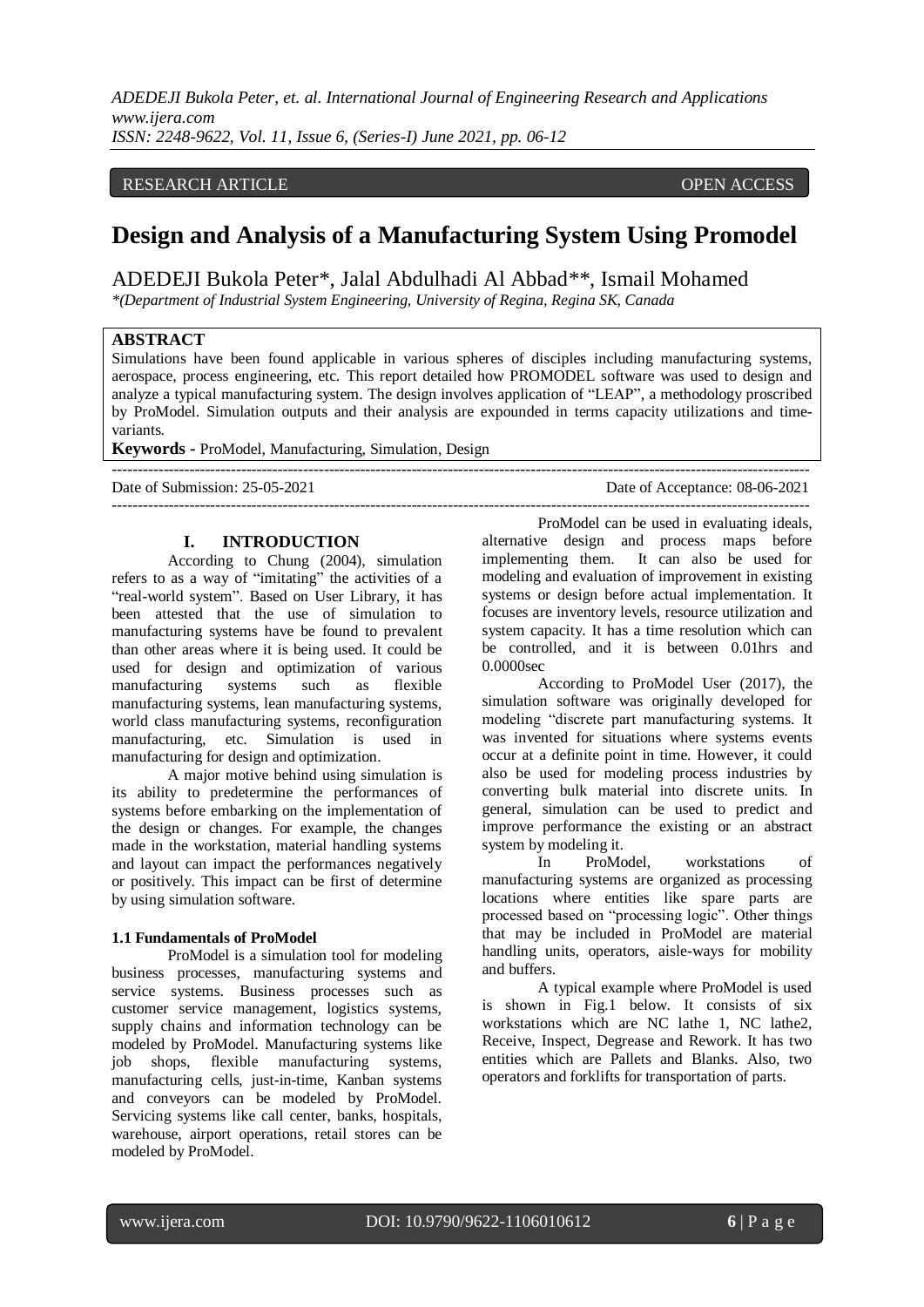

Fig 1: Use of Promodel (ProModel User, 2017)

# **1.2 Classification of Usage of Simulation in Manufacturing Systems**

According to Averill and Michael (1997), simulation can be used in manufacturing systems in the following the ways that are discussed below.

# **1.2.1 Determination of quantity of machinery and equipment**

- i. Simulation can used for determination of suitable number of machines to be used at a workstation to actualize the systems' purpose.
- i. It could be used to identify the types and quantity of material handling systems to be used in a system. Examples are automated guided vehicle, conveyors, pallet, robot.
- ii. The best location and type of inventory system can be determined by simulation.
- iii. Cost analysis of capital investment in simulation can be determined by simulation.
- iv. It is used in planning labor requirements.
- v. It can also be used in determination of impart of a single equipment.

# **1.2.2 Performance Evaluation**

Simulation can be used can used in evaluating and analyzing performances in the following ways enlisted below.

i. i.Evaluation of bottleneck along the production line

- ii. Analysis of throughput
- iii. Evaluation of time- in system

## **1.2.3 Analysis of Modalities of Operation**

Simulation is applicable to evaluation of different procedures used in operations. Examples of these applications are:

- i. Techniques used in quality control.
- ii. Analysis of production scheduling
- iii. Analysis of produces procedures used in operations.
- iv. Evaluation of policies used in inventory.
- v. Analysis of systems reliability

## **1.2 Types of Simulation Models**

Mourtzis, et al (2014) classified simulation models into three. These classifications are:

- i. Time change
- ii. Randomness
- iii. Data organization

However, based on time dependency, simulation can further be classified into static or dynamic simulation. Dynamic simulation is time dependent while static simulation is not time dependent. More so, dynamic simulation can be sub divided into continuous and discrete simulation.

# **1.3 Modelling of Systems Randomness**

Systems may often behave randomly. The random behaviour or continuous distribution may be found in any of the following:

- i. Unloading and loading times
- ii. Time to failure of equipment or machines
- iii. Inter-arrival times of parts and raw materials
- iv. Times to repair equipment or machines.
- v. Changeover setup times of machines
- vi. Rework of failed jobs
- vii. Yield cases in products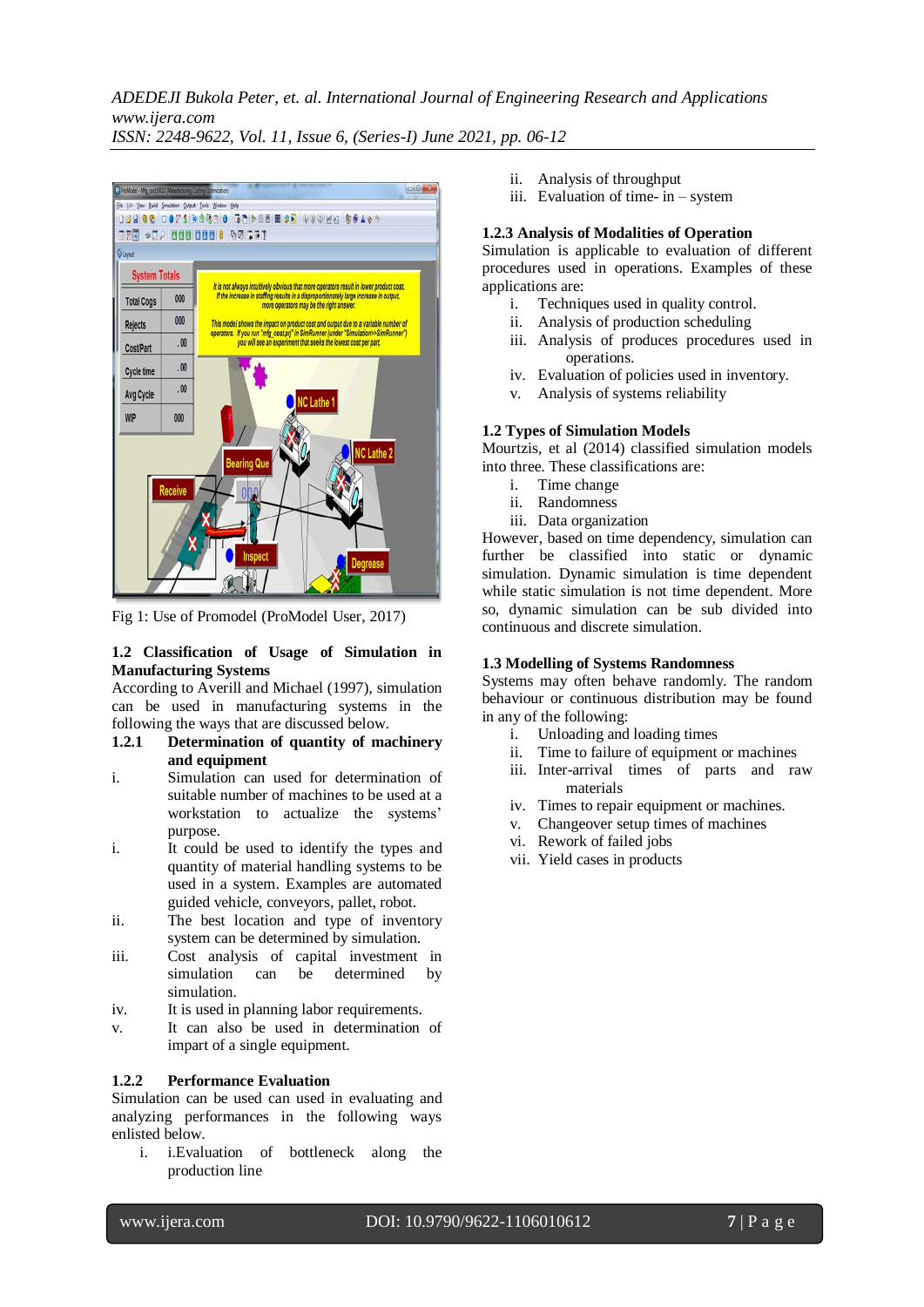

**Fig 2:** Product Manufacturing Design Layout Using ProModel

# **II. DESIGN AND ANALYSIS OF A MANUFACTURING SYSTEM USING PROMODEL**

The principle of manufacturing systems design in ProModel 2011 follows an acronym known as "LEAP".

- Where:
- L– Location
- E- Entities
- A Arrival
- P Processing

The entire product manufacturing design layout using a ProModel is shown in figure 2.

# **2.1 System Locations**

Entities like parts are usually routed to routing locations. Routing locations are of two types. These are single unit and multi-unit locations. A single unit location has a single machine while a multi-unit location has a group of similar machines doing the same operation simultaneously or parallelly. Routing location could have usage time (as in tool wear), usage time (such as dispenser

changes after every certain n cycles), material change (like machine setup). Routing location could have a capacity greater than one. It could also have periodic downtime (as in shift changes). Input rules are assigned to routing location to determine the sequence of process of entities while output rules are used for ranking (e.g., FIFO, LIFO) them.

This design has the following locations:

- i. Incoming pallet
- ii. Machining Center
- iii. Conveyor
- iv. Fork truck

v. Outgoing finished product location

Each location is assigned a capacity, units, statistics series and rules as shown in Fig. 3 below.

| İm | lin                           | Cap. Units    |   | M.   | State             | kules                   | Notes. |
|----|-------------------------------|---------------|---|------|-------------------|-------------------------|--------|
|    | <b>Incoming Pallet</b>        | DVDD 1        |   | None | Time Serie Oldest |                         |        |
|    | Machining Center              | $\frac{1}{2}$ | 1 | None | Time Serie Oldest |                         |        |
|    | Production Center             | l             | 1 | None | Time Serie Oldest |                         |        |
|    | <b>WWW.</b> Outgoing Conveyor | DRUM!         |   | None |                   | Time Serie Oldest, FIFO |        |
|    | Outgoing Pallet               | DVDD1         |   | None | Time Serie Oldest |                         |        |
|    | Torktruck                     | <b>DRUM!</b>  |   | None | Time Serie Oldest |                         |        |
|    | Outgoing Finished Pr INFINIT1 |               |   | None | Time Serie Oldest |                         |        |

**Fig 3:** Locations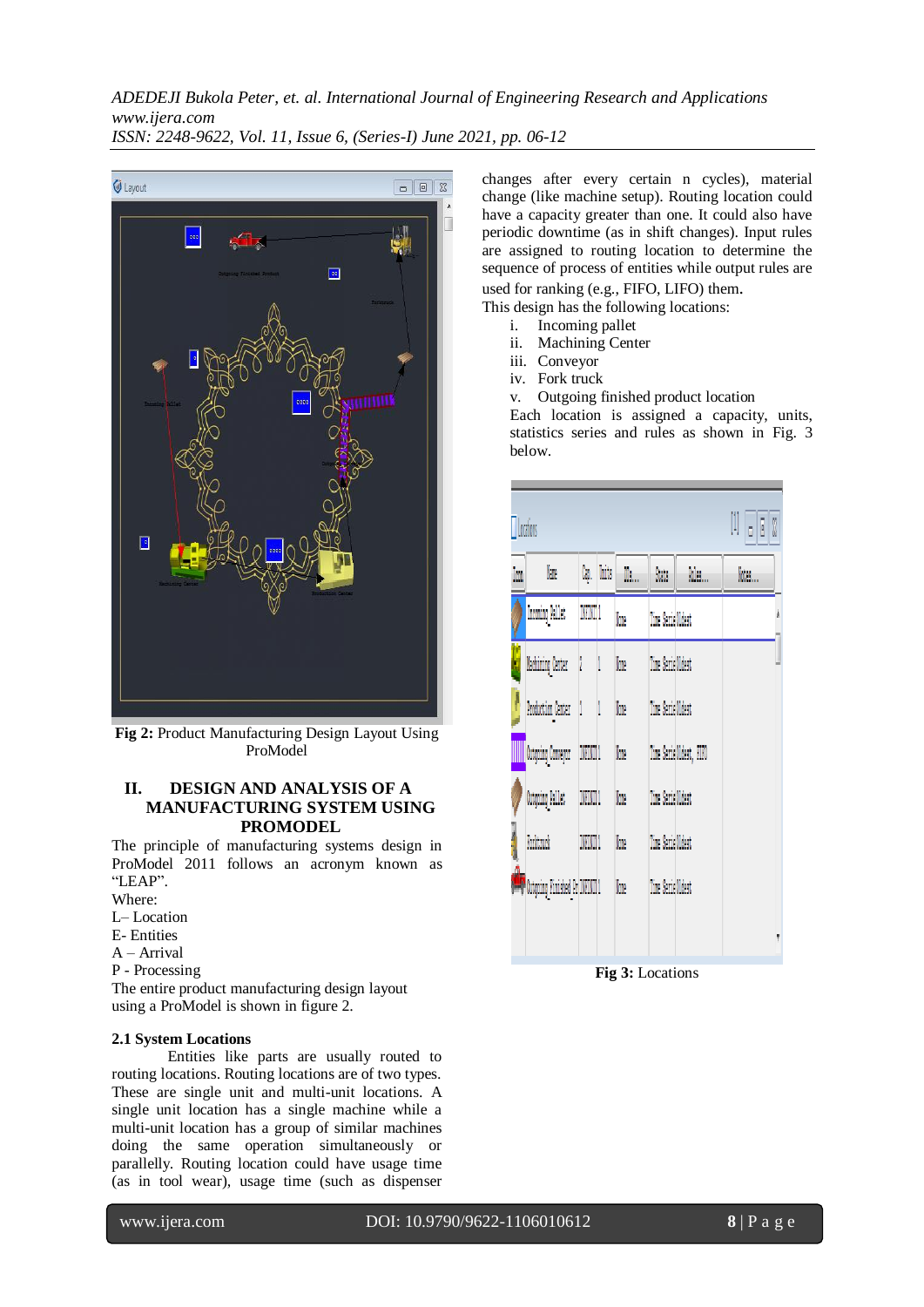

**Fig. 4:** Capacity utilization of the machine at the production center

# **2.2 Systems Entity and Arrival**

These are the items that are to be processed (ProModel Tutorial, 2011). Examples are parts, loads, WIP, raw materials, assemblies and finished products. Attributes can be assigned to entities and thereafter tested in making decisions. Changes could be made to graphics of entities to show physical change due to an operation during animation.

The entity selected for this design is named product. This entity will arrive at the incoming pallet location. Five quantity of the product is selected to arrive after 2hrs.

#### **2.3 Systems Processing (or routing**)

Processing elements defines the sequence of processing and flow logic between routing locations. Processing elements determines the resource requirements, operations time, processing logic, input and output relationship, routing conditions, move time, etc. Operations time can be defined using distributions, functions, attributes and constants. Operations logic such as loops, IF-THEN -ELSE statements, subroutine calls and nested statement blocks were used. Resource statements such as JOINTLY GET, USE, GET can be used. Built-in operation statements and Boolean expression like GROUP, JOIN, ACCUM are equally applicable for description of processing requirements.

#### **2.4 Simulation and Analysis**

From figure 12, it shown that the incoming pallet has the capacity utilization of 93% as shown in Fig. 8. Machining center has the capacity utilization of 89% as shown in Fig. 10. The outgoing conveyor has the highest capacity utilization of 99% Fig. 11. The outgoing pallet and forklift have the capacity utilization of 55% and 58% respectively as shown in Fig. 6 & Fig.7. The combined capacity utilization is shown in figure 12. The time analysis is shown in Fig. 13 to Fig.16.



**Figure 5:** Entities waiting time and operational time.



**Fig 6:** Capacity Utilization of the moving truck of the outgoing pallets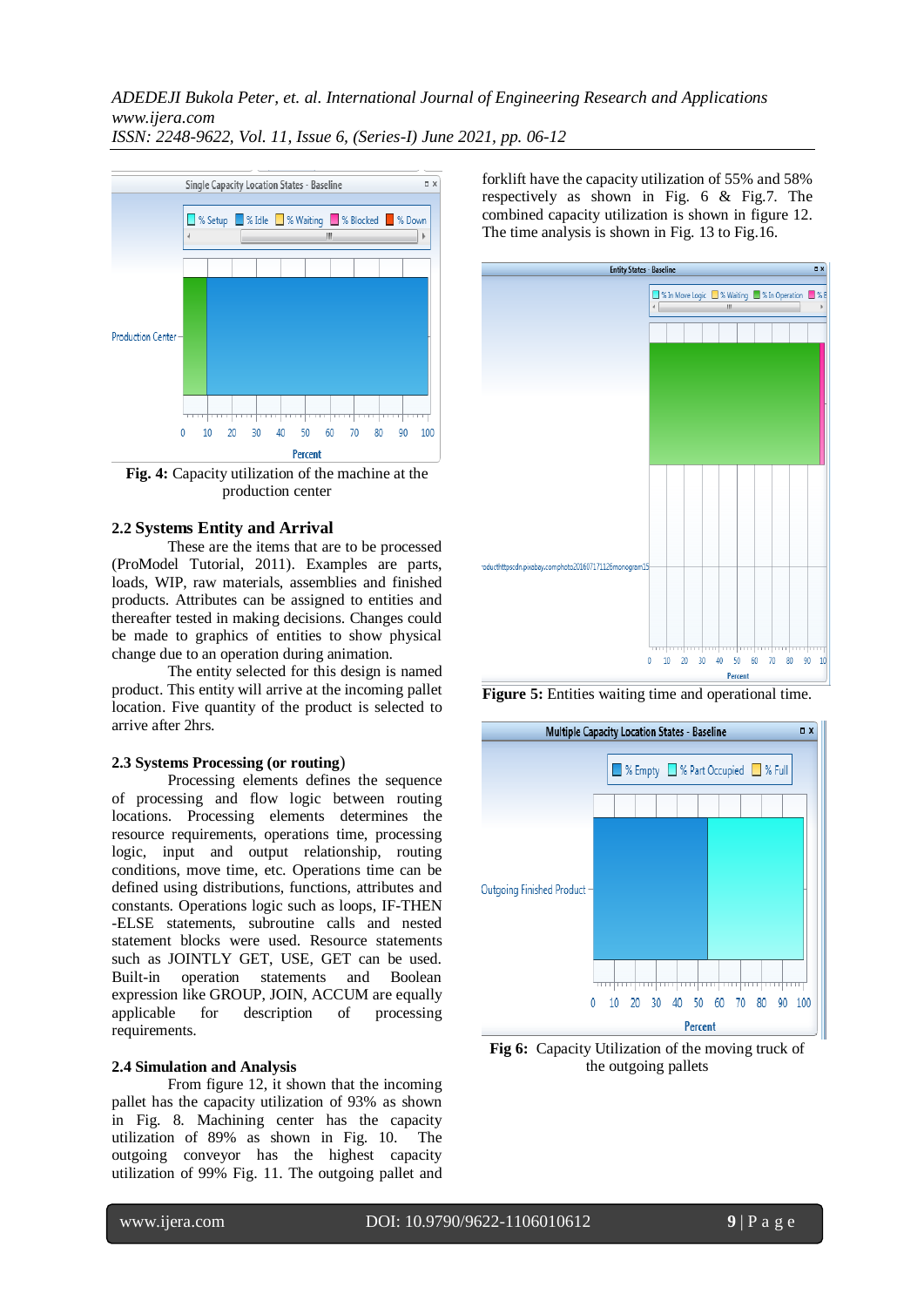

**Fig. 7:** Capacity Utilization of the Fork truck transporting products into the Outgoing Location Center



**Fig 8**: Capacity Utilization of the incoming pallet



**Fig 10:** Capacity Utilization of the machining center



**Fig 12**: Combined capacity utilization of all the locations

0 10 20 30 40 50 60 70 80 90 100

Percent

Outgoing Pallet

Outgoing Finished Product

Forktruck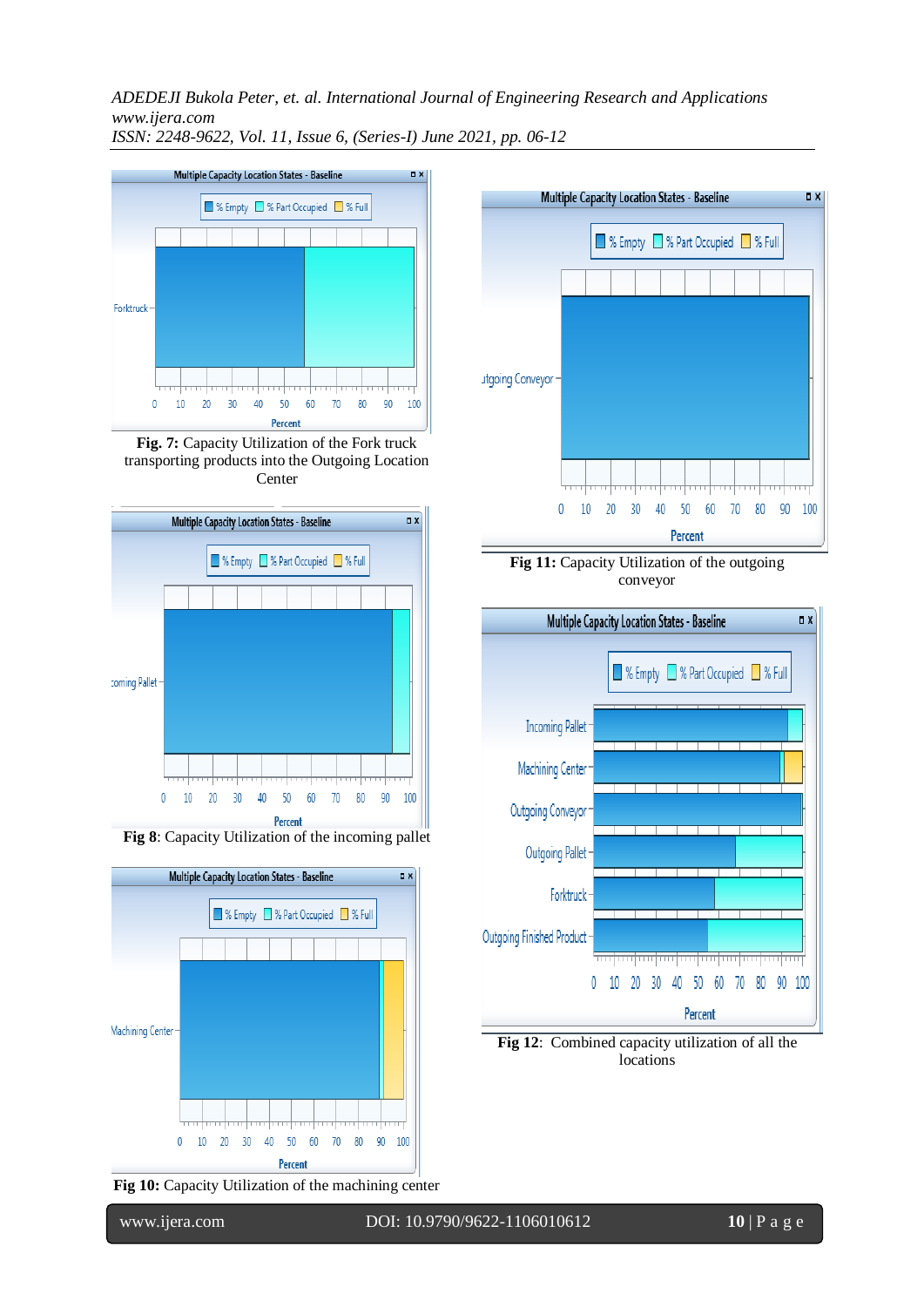

**Fig 13:** Overall time analysis



**Fig 14:** Time analysis of the finished products



**Fig 15:** Time analysis of the outgoing pallets



**Fig 16:** Time analysis of the machining center

# **III. VALIDATING AND DEBUGGING. 3.1 Verification by Tracing**

Using Tracing from the Option menu, all the events that have occurred during the simulation

www.ijera.com DOI: 10.9790/9622-1106010612 **11** | P a g e